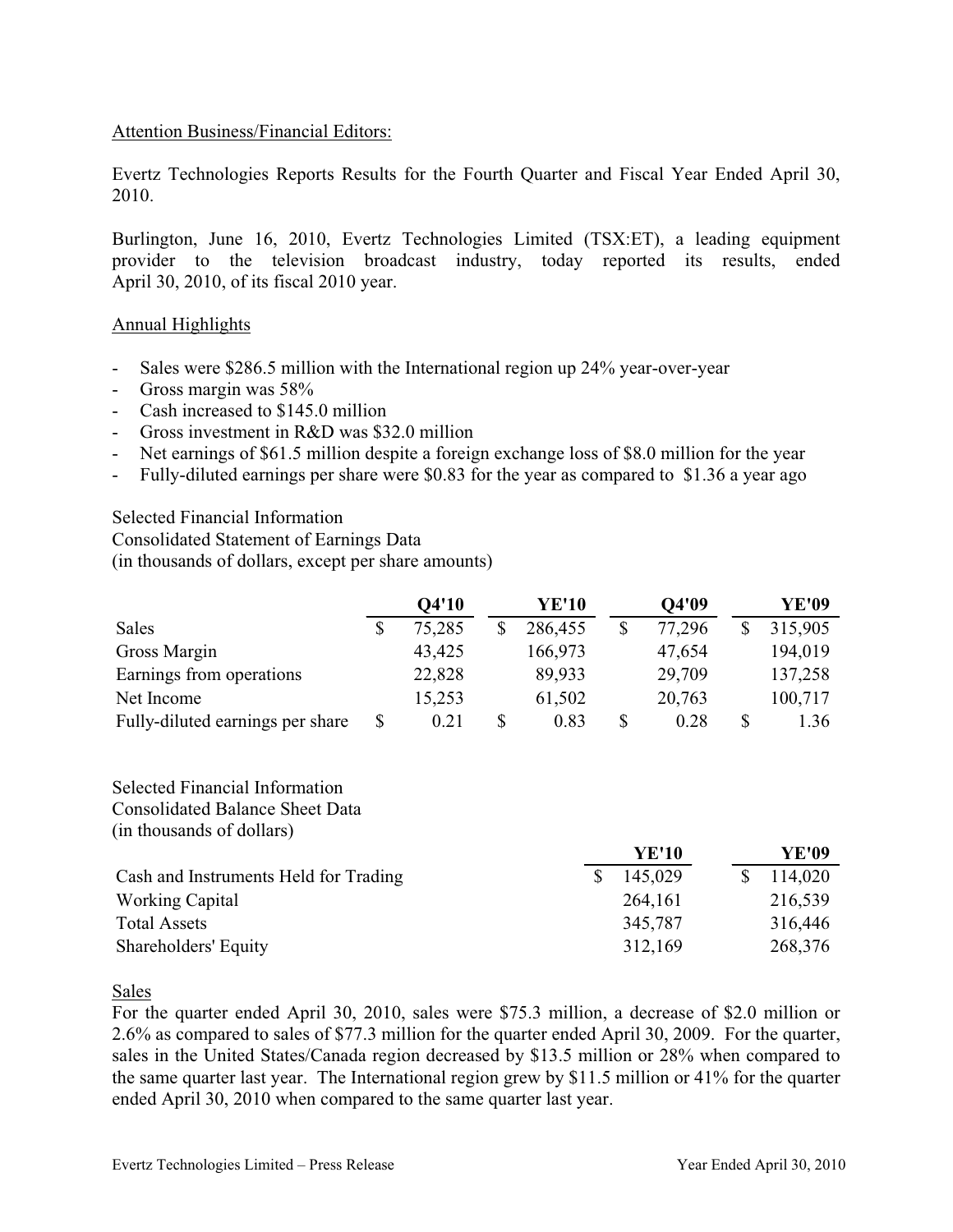For the year ended April 30, 2010, sales were \$286.5 million, a decrease of \$29.4 million or 9% as compared to sales of \$315.9 million for the prior year. The United States/Canada region decreased by \$55.2 million or 26% when compared to the prior year, and the International region grew by \$25.8 million or 24% when compared to the prior year.

## Gross Margin

For the quarter ended April 30, 2010 gross margin was \$43.4 million compared to \$47.7 million in the same quarter last year. Gross margin percentage was approximately 58% as compared to 62% for the quarter ended April 30, 2009.

For the year ended April 30, 2010 gross margin was \$167.0 million compared to \$194.0 million when compared to the year ended April 30, 2009. Gross margin percentage was approximately 58% for the year ended April 30, 2010 as compared to 61% for the prior year.

## Earnings

For the quarter ended April 30, 2010 net earnings were \$15.3 million as compared to \$20.8 million in the corresponding period last year.

For the year ended April 30, 2010 net earnings were \$61.5 million as compared to \$100.7 in the corresponding period last year, a decrease of 39%.

For the quarter ended April 30, 2010, earnings per share on a fully-diluted basis were \$0.21 as compared to \$0.28 in the same period in 2009.

For the year ended April 30, 2010 earnings per share on a fully-diluted basis were \$0.83 as compared to \$1.36 in the same period in 2009.

## Operating Expenses

For the quarter ended April 30, 2010 selling and administrative expenses decreased by \$1.6 million as compared to the prior year. Selling and administrative expenses represented approximately 14% of sales in the quarter ended April 30, 2010.

For the year ended April 30, 2010 selling and administrative expenses increased by \$1.6 million as compared to the year ended April 30, 2009. Selling and administrative expenses represented approximately 13% of sales in fiscal 2010.

For the quarter ended April 30, 2010 gross research and development expenses increased by \$0.7 million or 10% as compared to the corresponding period in 2009. Gross research and development expenses represented approximately 10% of sales for the quarter as compared to the approximately 9% for the same period last year.

For the year ended April 30, 2010 gross research and development expenses rose by 12% or \$3.3 million as compared to the prior year. Research and development expenses represented approximately 11% of sales.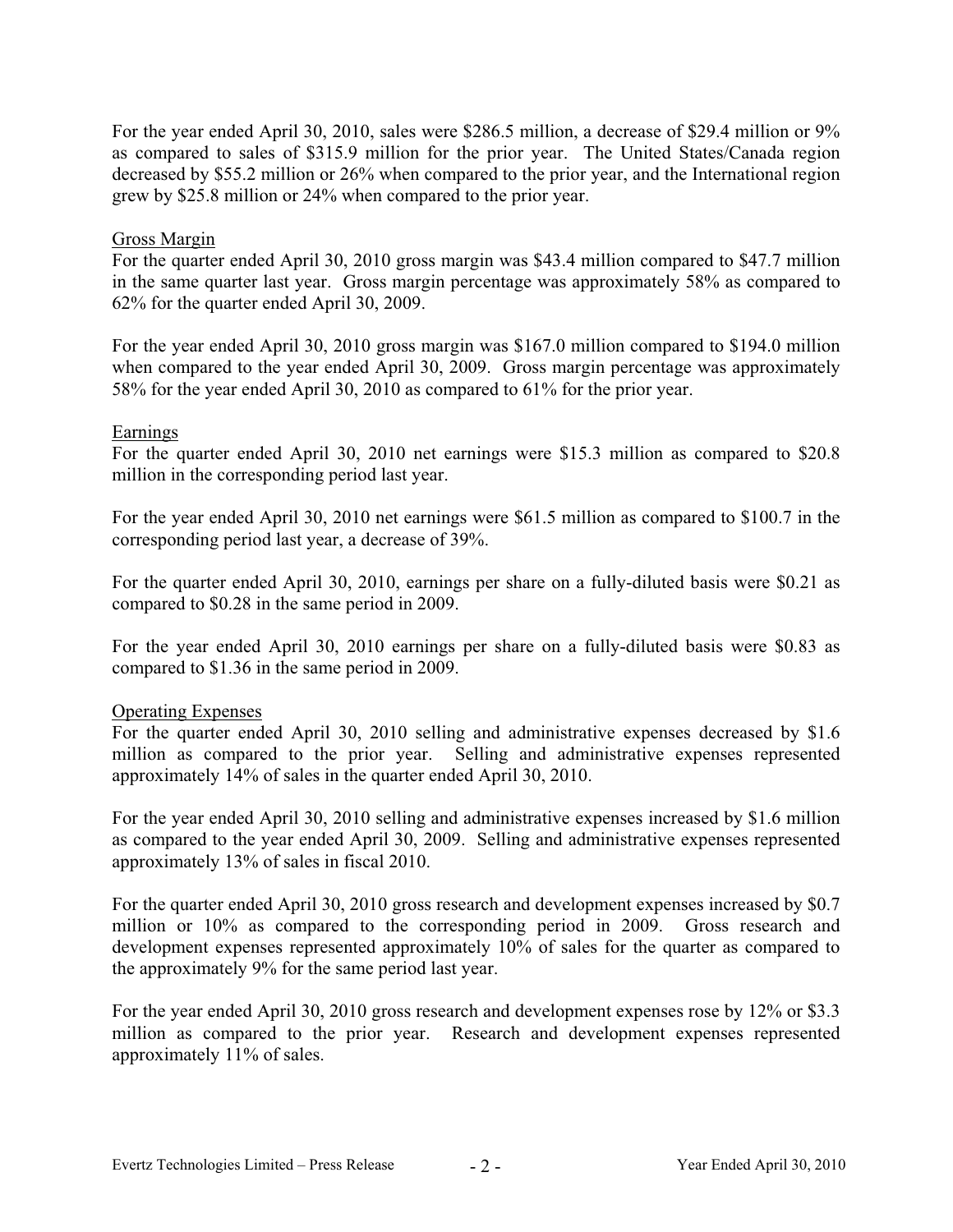Liquidity and Capital Resources

The Company's working capital as at April 30, 2010 was \$264.2 million as compared to \$216.5 million on April 30, 2009.

Cash and instruments held for trading were \$145.0 million as at April 30, 2010 as compared to \$114.0 million on April 30, 2009.

Cash provided by operations was \$19.0 million for the quarter ended April 30, 2010 as compared to \$29.6 million for the quarter ended April 30, 2009. Before taking into account the changes in non-cash working capital, the Company generated \$20.0 million from operations for the quarter ended April 30, 2010 compared to \$26.9 million for the same period last year.

Cash provided by operations was \$59.7 million for the 2010 fiscal year as compared to cash provided by operations of \$90.1 million for the 2009 fiscal year. Before taking into account changes in non-cash working capital, the Company generated \$81.9 million from operations for fiscal 2010 as compared to \$113.9 million for fiscal 2009.

The Company spent \$1.6 million on the purchase of equipment for the quarter ended April 30, 2010 and \$5.4 million for the year ended April 30, 2010.

For the quarter ended April 30, 2010, the Company used cash from financing activities of \$5.5 million as a result of the payout of dividends of \$5.4 million.

For the year ended April 30, 2010, the Company used cash from financing activities of \$23.0 million as a result of payment of dividends of \$23.5 million, repayment of debt of \$1.3 million offset by issuance of share capital of \$2.3 million.

## Shipments and Backlog

Purchase order backlog at the end of May 2010 was in excess of \$30 million and shipments during the month of May 2010 exceeded \$25 million.

## Dividend Declared

Evertz Board of Directors declared a dividend on June 16, 2010 of \$0.08 per share. The dividend is payable to shareholders of record on July 14, 2010 and will be paid on or about July 23, 2010.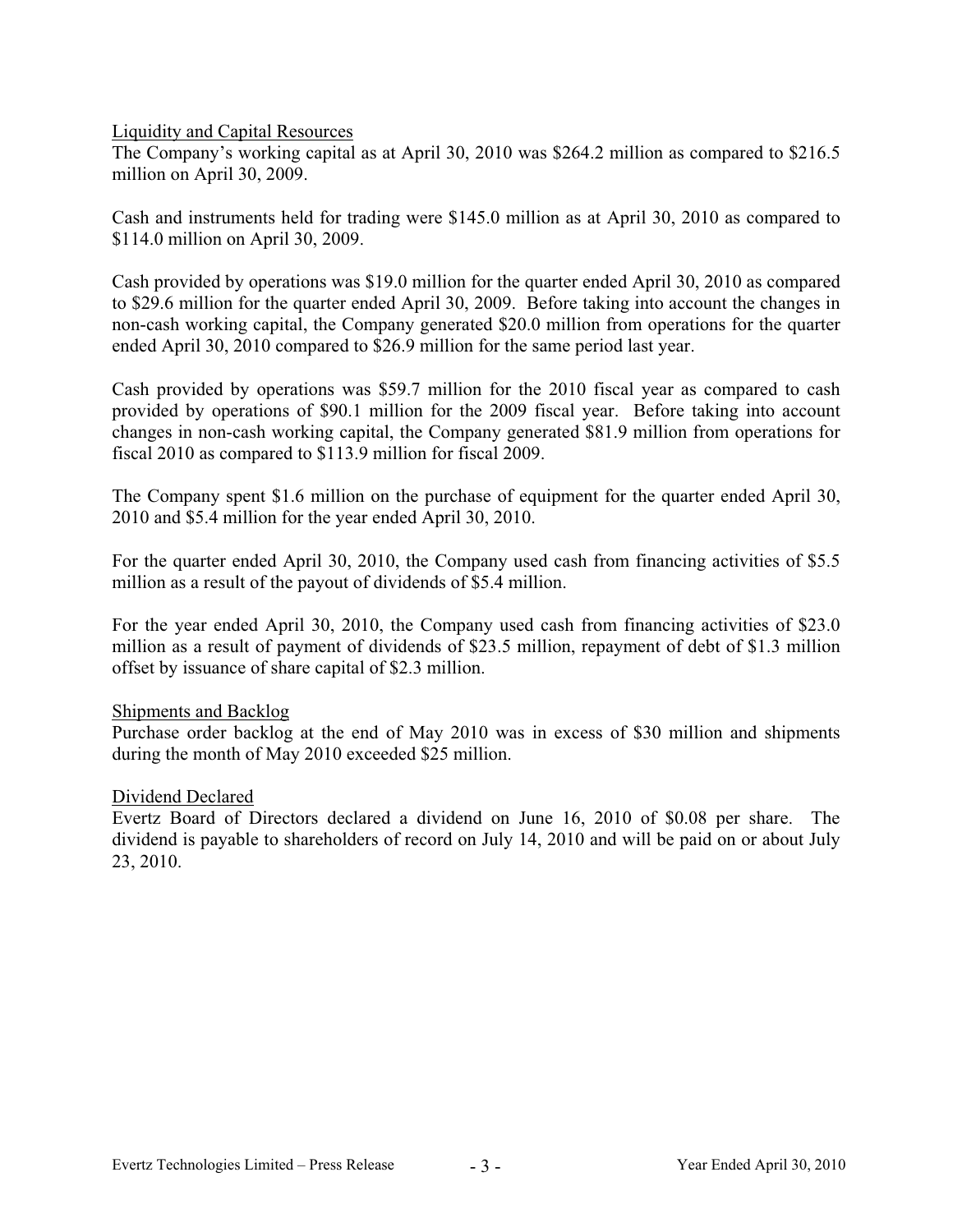# **Consolidated Statements of Balance Sheets**

(Unaudited)

## As at April 30

(in thousands of dollars)

|                                          | April 30,     |                          |         |  |  |
|------------------------------------------|---------------|--------------------------|---------|--|--|
|                                          | 2010          |                          | 2009    |  |  |
| <b>Assets</b>                            |               |                          |         |  |  |
| Current assets                           |               |                          |         |  |  |
| Cash                                     | \$<br>133,755 | \$                       | 81,376  |  |  |
| Instruments held for trading             | 11,274        |                          | 32,644  |  |  |
| Accounts receivable                      | 48,988        |                          | 53,144  |  |  |
| Inventories                              | 91,745        |                          | 86,518  |  |  |
| Income tax receivable                    | 3,850         |                          |         |  |  |
| Future income taxes                      |               |                          | 2,197   |  |  |
|                                          | \$<br>289,612 | \$                       | 255,879 |  |  |
| Capital assets                           | \$<br>39,768  | \$                       | 43,145  |  |  |
| Goodwill                                 | 14,584        |                          | 14,359  |  |  |
| Intangible assets                        | 1,823         |                          | 3,063   |  |  |
|                                          | \$<br>345,787 | \$                       | 316,446 |  |  |
|                                          |               |                          |         |  |  |
| <b>Liabilities</b>                       |               |                          |         |  |  |
| <b>Current</b> liabilities               |               |                          |         |  |  |
| Accounts payable and accrued liabilities | \$<br>23,899  | \$                       | 32,529  |  |  |
| Income taxes payable                     |               |                          | 5,303   |  |  |
| Current portion of long term debt        | 388           |                          | 1,508   |  |  |
| Future income taxes                      | 1,164         |                          |         |  |  |
|                                          | \$<br>25,451  | \$                       | 39,340  |  |  |
| Long term debt                           | \$<br>2,732   | \$                       | 3,519   |  |  |
| Future income taxes                      | 4,027         |                          | 3,282   |  |  |
|                                          | \$<br>32,210  | \$                       | 46,141  |  |  |
| Non-controlling interest                 | 1,408         |                          | 1,929   |  |  |
| <b>Shareholders' Equity</b>              |               |                          |         |  |  |
| Capital stock                            | \$<br>51,035  | \$                       | 48,261  |  |  |
| Contributed surplus                      | 12,828        |                          | 6,769   |  |  |
| Accumulated other comprehensive loss     | (4, 459)      |                          | (1,403) |  |  |
| Retained earnings                        | 252,765       |                          | 214,749 |  |  |
|                                          | \$<br>248,306 | $\mathbb S$              | 213,346 |  |  |
|                                          | 312,169       |                          | 268,376 |  |  |
|                                          | \$<br>345,787 | $\overline{\mathcal{S}}$ | 316,446 |  |  |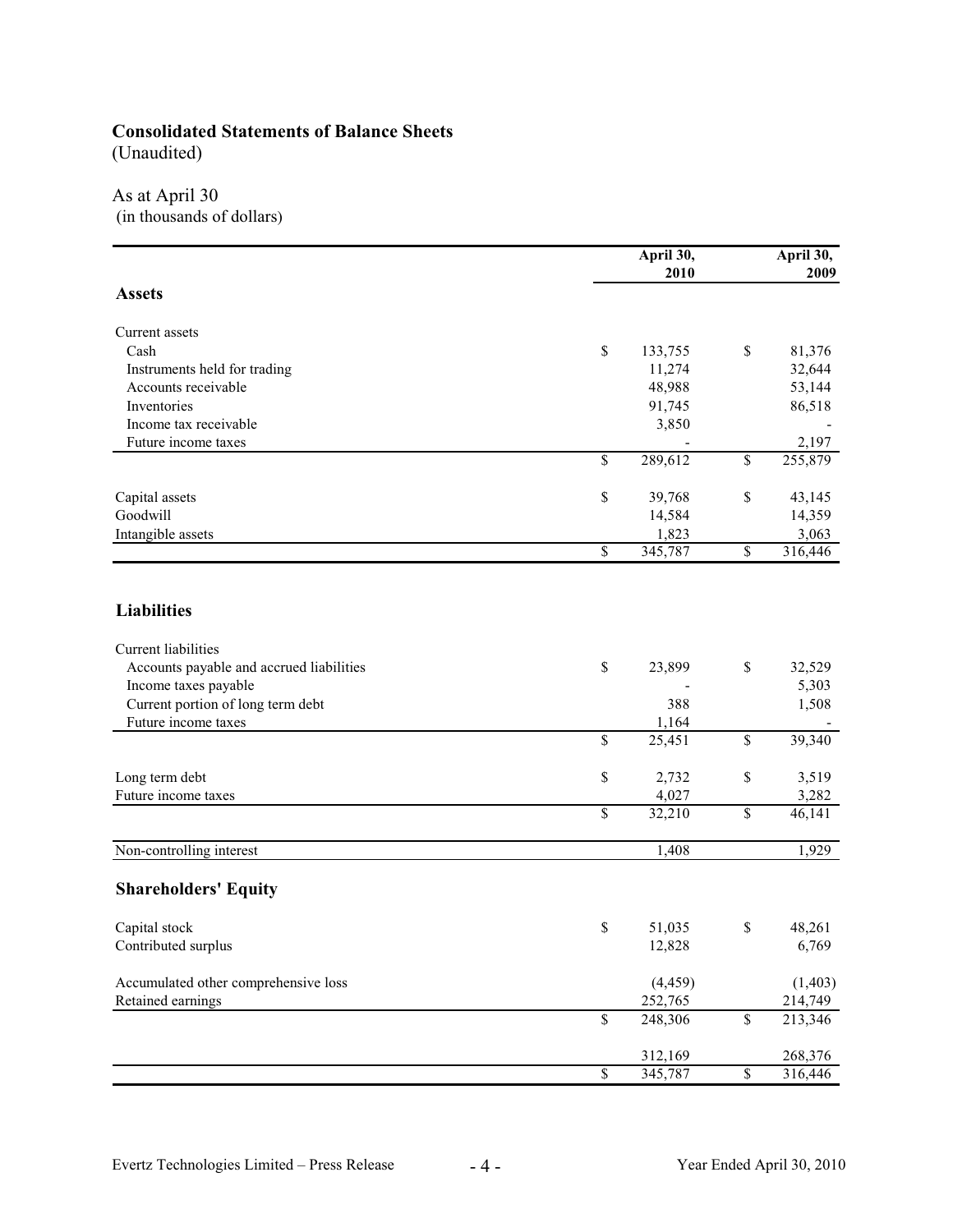## **Consolidated Statements of Retained Earnings**

## (Unaudited)

Three month and Twelve month periods ended April 30, 2010 and 2009 (in thousands of dollars)

|                                     | Three month periods ended<br>April 30, |   | <b>Twelve month periods ended</b><br>April 30, |  |           |  |          |
|-------------------------------------|----------------------------------------|---|------------------------------------------------|--|-----------|--|----------|
|                                     | 2010                                   |   | 2009                                           |  | 2010      |  | 2009     |
| Balance, beginning of period        | 242,900                                | S | 199,833                                        |  | 214,749   |  | 139,530  |
| Net earnings                        | 15,253                                 |   | 20,763                                         |  | 61,502    |  | 100,717  |
| Shares repurchased pursuant to NCIB |                                        |   |                                                |  |           |  | (1,789)  |
| Dividends paid                      | (5,388)                                |   | (5,847)                                        |  | (23, 486) |  | (23,709) |
| Balance, end of period              | 252,765                                |   | 214.749                                        |  | 252,765   |  | 214.749  |

# **Consolidated Statements of Comprehensive Income**

(Unaudited)

Three month and Twelve month periods ended April 30, 2010 and 2009 (in thousands of dollars)

|                                           | Three month periods ended<br>April 30, |        | <b>Twelve month periods ended</b><br>April 30, |         |         |  |  |  |
|-------------------------------------------|----------------------------------------|--------|------------------------------------------------|---------|---------|--|--|--|
|                                           | 2010                                   | 2009   |                                                | 2010    | 2009    |  |  |  |
| Net earnings for the period               | 15.253                                 | 20.763 |                                                | 61.502  | 100,717 |  |  |  |
| Translation of self-sustaining operations | (1.993)                                | (39)   |                                                | (3.056) | (1,022) |  |  |  |
| Balance, end of period                    | 13.260                                 | 20,724 |                                                | 58.446  | 99,695  |  |  |  |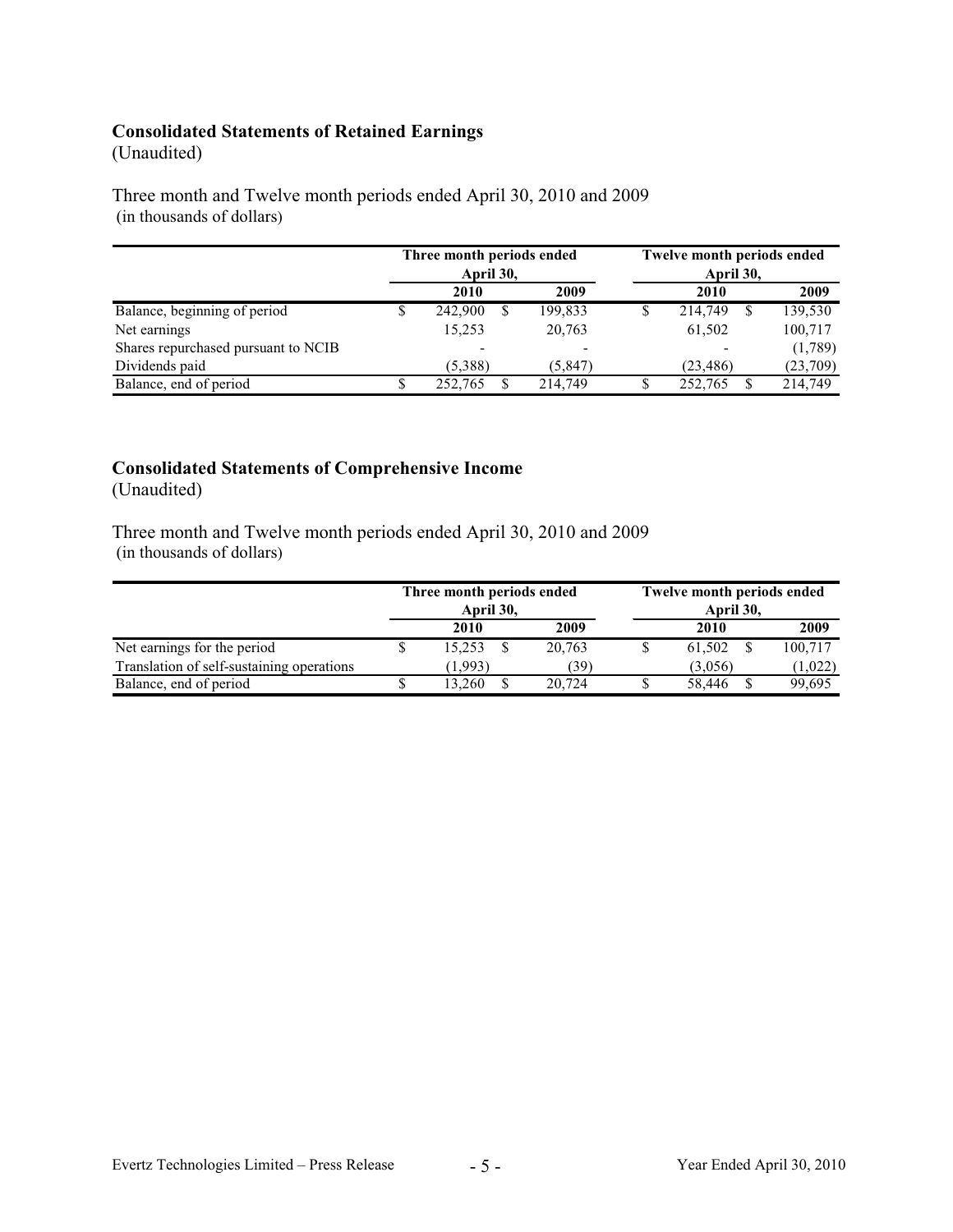## **Consolidated Statements of Earnings**

(Unaudited)

Three month and Twelve month periods ended April 30, 2010 and 2009 (in thousands of dollars, except earnings per share amounts)

|                              | Three month periods ended<br>April 30, |               | Twelve month periods ended<br>April 30, |    |         |               |         |
|------------------------------|----------------------------------------|---------------|-----------------------------------------|----|---------|---------------|---------|
|                              | 2010                                   |               | 2009                                    |    | 2010    |               | 2009    |
| <b>Sales</b>                 | \$<br>75,285                           | <sup>\$</sup> | 77,296                                  | \$ | 286,455 | <sup>\$</sup> | 315,905 |
| Cost of goods sold           | 31,860                                 |               | 29,642                                  |    | 119,482 |               | 121,886 |
| Gross margin                 | 43,425                                 |               | 47,654                                  |    | 166,973 |               | 194,019 |
| Expenses                     |                                        |               |                                         |    |         |               |         |
| Selling and administrative   | 10,305                                 |               | 11,858                                  |    | 37,550  |               | 35,907  |
| Research and development     | 7,708                                  |               | 6,999                                   |    | 32,026  |               | 28,719  |
| Investment tax credits       | (2,182)                                |               | (3,738)                                 |    | (8,270) |               | (8,377) |
| Foreign exchange loss (gain) | 2,948                                  |               | 1,286                                   |    | 7,969   |               | (4,802) |
| Amortization of intangibles  | 36                                     |               | 402                                     |    | 1,240   |               | 1,533   |
| Stock-based compensation     | 1,782                                  |               | 1,138                                   |    | 6,525   |               | 3,781   |
|                              | 20,597                                 |               | 17,945                                  |    | 77,040  |               | 56,761  |
| Earnings before undernoted   | 22,828                                 |               | 29,709                                  |    | 89,933  |               | 137,258 |
| Interest and other income    | 1,097                                  |               | 324                                     |    | 342     |               | 2,889   |
| Non-controlling interest     | 344                                    |               | (118)                                   |    | 21      |               | (523)   |
| Earnings before income taxes | 24,269                                 |               | 29,915                                  |    | 90,296  |               | 139,624 |
| Provision for income taxes   |                                        |               |                                         |    |         |               |         |
| Current                      | 7,175                                  |               | 6,936                                   |    | 24,391  |               | 35,613  |
| Future                       | 1,841                                  |               | 2,216                                   |    | 4,403   |               | 3,294   |
|                              | 9,016                                  |               | 9,152                                   |    | 28,794  |               | 38,907  |
| Net earnings for the year    | 15,253                                 |               | 20,763                                  |    | 61,502  |               | 100,717 |
| Earnings per share           |                                        |               |                                         |    |         |               |         |
| <b>Basic</b>                 | \$<br>0.21                             | \$            | 0.28                                    | \$ | 0.84    | S             | 1.39    |
| Diluted                      | \$<br>0.21                             | \$            | 0.28                                    | \$ | 0.83    | S             | 1.36    |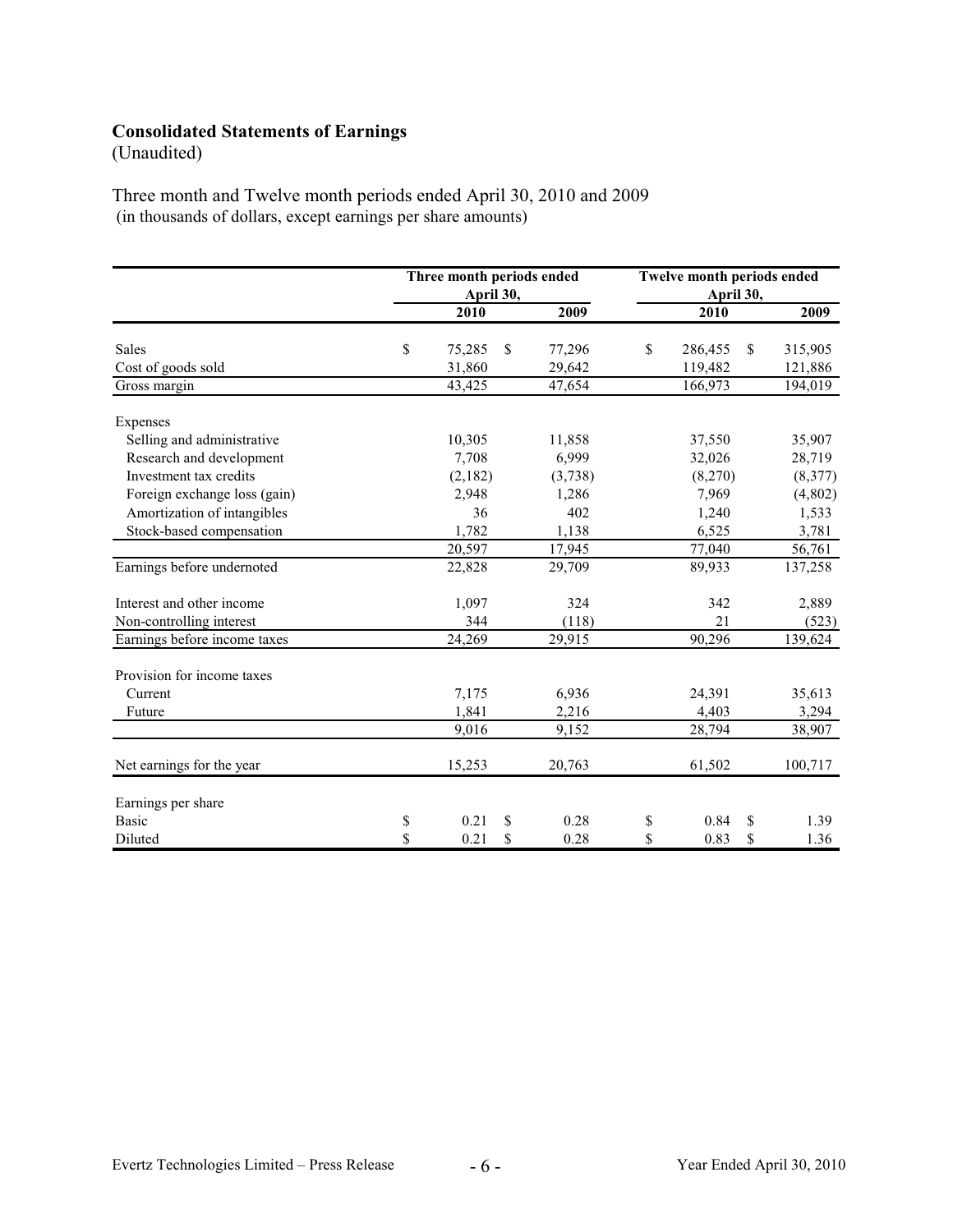# **Consolidated Statements of Cash Flows**

(Unaudited)

Three month and Twelve month periods ended April 30, 2010 and 2009 (in thousands of dollars)

|                                                             |             | Three month periods ended<br>April 30, |    | Twelve month periods ended<br>April 30, |    |                |                          |           |
|-------------------------------------------------------------|-------------|----------------------------------------|----|-----------------------------------------|----|----------------|--------------------------|-----------|
|                                                             |             | 2010                                   |    | 2009                                    |    | 2010           |                          | 2009      |
| Operating activities                                        |             |                                        |    |                                         |    |                |                          |           |
| Net earnings                                                | $\mathbf S$ | 15,253                                 | \$ | 20,763                                  | \$ | 61,502         | \$                       | 100,717   |
| Add: Items not involving cash                               |             |                                        |    |                                         |    |                |                          |           |
| Amortization of capital assets                              |             | 2,062                                  |    | 2,305                                   |    | 7,508          |                          | 6,316     |
| Amortization of intangible assets                           |             | 36                                     |    | 402                                     |    | 1,240          |                          | 1,533     |
| Amortization of deferred credit                             |             |                                        |    |                                         |    |                |                          | (2, 281)  |
| Unrealized (gain) loss on instruments held for trading      |             | (633)                                  |    |                                         |    | 717            |                          |           |
| Loss on disposal of capital assets                          |             | 6                                      |    | 3                                       |    | 6              |                          | 3         |
| Non-controlling interest                                    |             | (314)                                  |    | 118                                     |    | (21)           |                          | 523       |
| Stock-based compensation                                    |             | 1,782                                  |    | 1,138                                   |    | 6,525          |                          | 3,781     |
| Future income taxes                                         |             | 1,841                                  |    | 2,216                                   |    | 4,403          |                          | 3,294     |
|                                                             |             | 20,033                                 |    | 26,945                                  |    | 81,880         |                          | 113,886   |
| Changes in non-cash working capital items                   |             | (1,061)                                |    | 2,692                                   |    | (22, 145)      |                          | (23, 821) |
| Cash provided by operating activities                       |             | 18,972                                 |    | 29,637                                  |    | 59,735         |                          | 90,065    |
| Investing activities                                        |             |                                        |    |                                         |    |                |                          |           |
| Acquisition of instruments held for trading                 |             |                                        |    | 59                                      |    | (11, 347)      |                          | (30, 796) |
| Proceeds from sale of instruments held for trading          |             |                                        |    | 9,000                                   |    | 32,000         |                          | 83,500    |
| Acquisition of capital assets                               |             | (1, 562)                               |    | (4,068)                                 |    | (5,384)        |                          | (14, 862) |
| Proceeds from disposal of capital assets                    |             | 45                                     |    | 23                                      |    | 45             |                          | 23        |
| Business acquisitions net of cash acquired                  |             | $\overline{a}$                         |    | (14, 149)                               |    | $\blacksquare$ |                          | (25, 274) |
| Cash provided by investing activities                       |             | (1,517)                                |    | (9, 135)                                |    | 15,314         |                          | 12,591    |
| Financing activities                                        |             |                                        |    |                                         |    |                |                          |           |
| Repayment of long term debt                                 |             | 152                                    |    | (7, 359)                                |    | (1,306)        |                          | (7, 359)  |
| Dividends paid                                              |             | (5,388)                                |    | (5,847)                                 |    | (23, 486)      |                          | (23,709)  |
| Dividends paid by subsidiaries to non-controlling interests |             | (500)                                  |    |                                         |    | (500)          |                          |           |
| Capital stock issued                                        |             | 203                                    |    | 38                                      |    | 2,308          |                          | 2,264     |
| Shares repurchased pursuant to NCIB                         |             |                                        |    |                                         |    |                |                          | (1,875)   |
| Cash used in financing activities                           |             | (5, 533)                               |    | (13, 168)                               |    | (22, 984)      |                          | (30,679)  |
| Effect of exchange rates on cash                            |             | 680                                    |    | (97)                                    |    | 314            |                          | (796)     |
| Increase in cash                                            |             | 12,602                                 |    | 7,237                                   |    | 52,379         |                          | 71,181    |
| Cash beginning of year                                      |             | 121,153                                |    | 74,139                                  |    | 81,376         |                          | 10,195    |
| Cash end of year                                            | \$          | 133,755                                | \$ | 81,376                                  | \$ | 133,755        | $\overline{\mathcal{S}}$ | 81,376    |